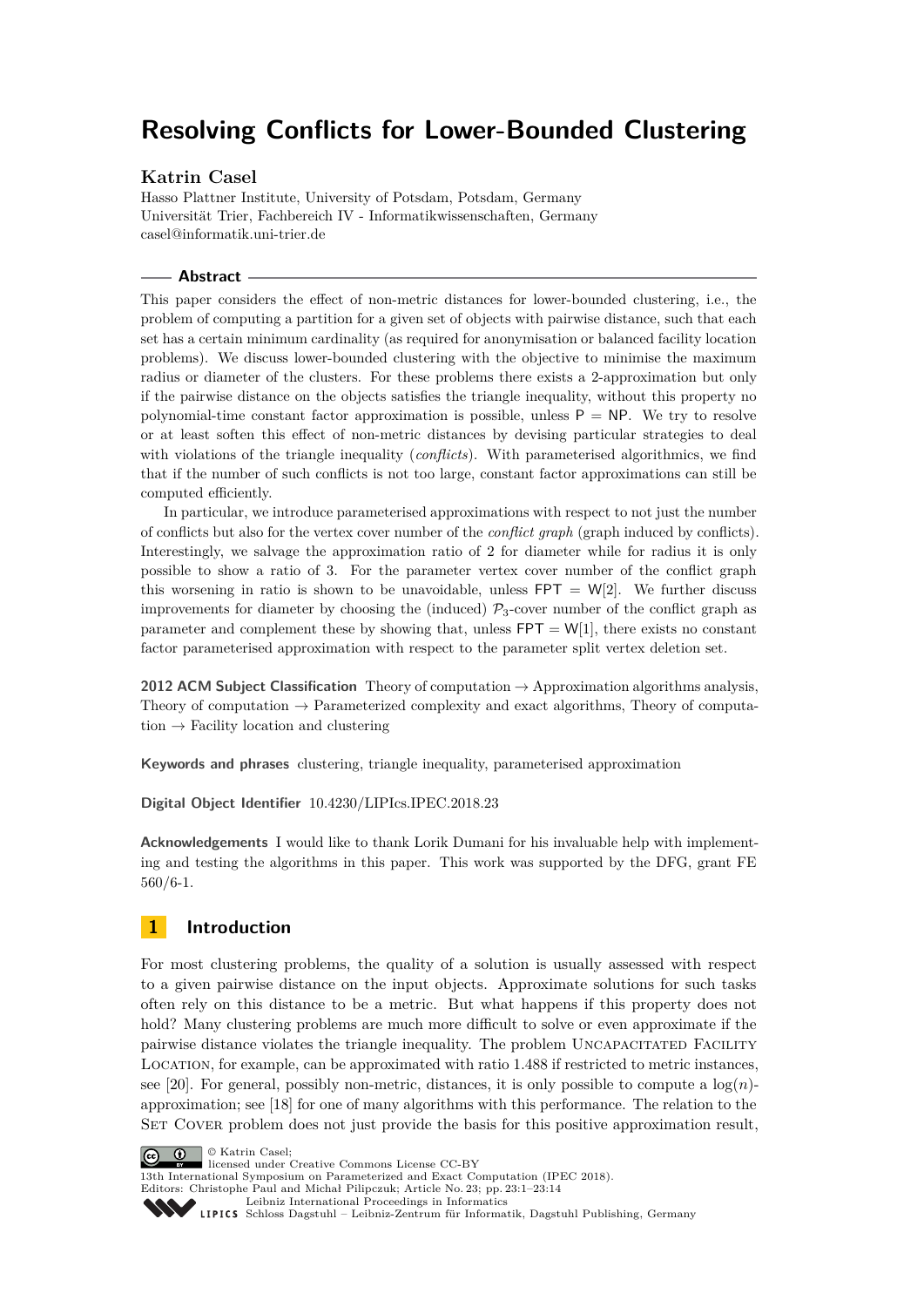#### **23:2 Resolving Conflicts for Lower-Bounded Clustering**

but also transfers non-approximability. In particular, is known that that  $log(n)$  is the best approximation ratio for SET COVER by [\[10\]](#page-12-2), assuming  $P \neq NP$ , and this hardness transfers to Uncapacitated Facility Location by a very simple approximation-preserving reduction identifying sets with facilities and the universe with the set of customers.

Such helpful consequences of a restriction to triangle inequality have lead to many approaches which assume that this property holds. Another example of this kind is given in [\[13\]](#page-12-3), where the properties that come with a restriction to distances which satisfy the triangle inequality are used to speed up the famous heuristic algorithm *k-means*, named after the clustering problem it is designed to approximate efficiently.

For many applications, the requirement that the associated distance is a metric seems to be pretty natural and is not really considered a restriction. For lower-bounded clustering, the problem of computing a partition for a given set of objects with pairwise distance such that each set has a certain minimum cardinality, we also made this assumption in order to enable approximation algorithms with a provable performance ratio, see [\[1\]](#page-11-0). In particular, with the objective to minimise the maximum radius or diameter of the clusters, it turned out that, unless  $P = NP$ , there exists no polynomial-time constant factor approximation if the pairwise distance on the objects violates the triangle inequality while a ratio of 2 can be achieved without such violations. With an attempt to use this problem to model a clustering which can be used for recommender systems, we however found that the pairwise distance does not in general satisfy the triangle inequality. The so-called *Pearson distance*, which is usually used for recommendations, does not have this useful property and, as also observed in [\[23\]](#page-12-4), practical instances actually show this non-metric behaviour. Such unfortunate situations seem to be unavoidable when it comes to human preferences which raises the question of how the resulting negative effects can be avoided, or at least controlled.

One option that comes to mind concerning non-metric instances in general is editing, i.e., a pre-processing step which tries to transform a given instance, with preferably few changes, such that triangle inequality holds and known algorithms for such well-behaved instances can then be applied. This idea however has several drawbacks. Changes to a given instance always come at the price of distortion; altering distances or even deleting objects results in perturbation of the original input. This effect hence raises the task to find alterations which bring as little change to the original instance as possible. Such editing problems are then usually already difficult to solve themselves. In our specific case of lower-bounded clustering, the task to find a minimum number of vertices such that their removal from a given instance deletes all violations of the triangle inequality is closely related to the 3-hitting set problem. But much more troublesome than the complexity of computing such minimal alterations for these types of problems is the danger of accidentally worsening the optimum value with vertex deletion. Observe that by requiring a lower bound on the cardinality of the clusters, the optimum value is not necessarily monotone, in the sense that a larger set of input objects might enable a better solution.

Here, we therefore seek a different approach which employs extra treatment for violations of the triangle inequality within the approximations designed for metric instances. The basic idea is to investigate the consequences of violations and devise strategies to deal with those within moderate exponential time depending on, roughly speaking, how much the given pairwise distance differs from a metric. More precisely, we will, for a pairwise distance *d*, look at the set of pairs  $\{u, v\}$  which directly violate the triangle inequality, i.e., there exists another object *x* such that  $d(u, v) > d(u, x) + d(v, x)$ . We call such pairs *conflicts*. If the set of conflicts for a given instance is empty, the associated distance obviously satisfies the triangle inequality, which makes the cardinality of the set of conflicts a reasonable measure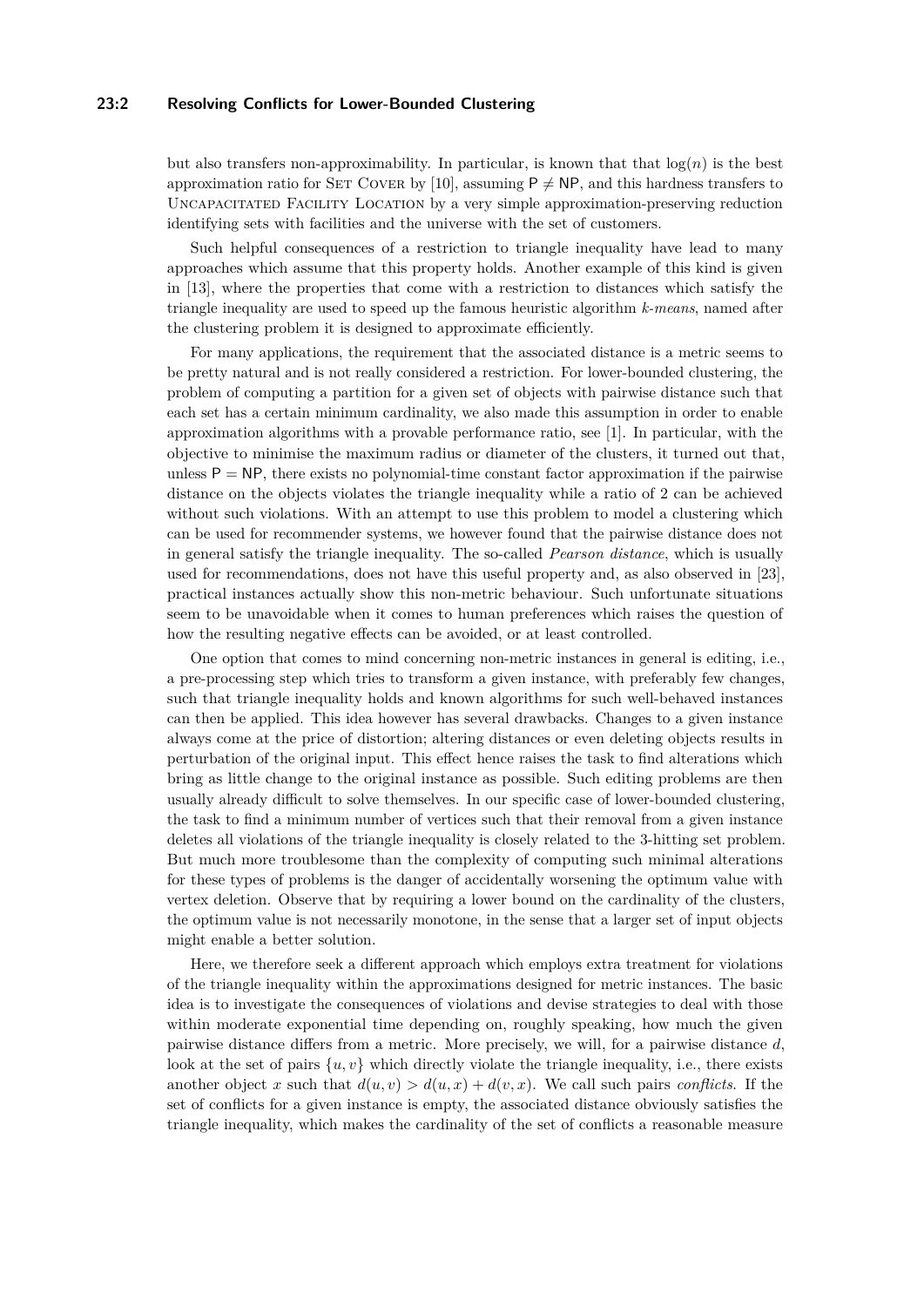for our purposes. Our strategy then is to alter the algorithms for metric instances in such a way that they also yield constant-factor approximations for non-metric instances while only spending exponential effort with respect to the conflicts. Formally, this gives a parameterised approximation with structural parameterisation by the number of conflicts.

This kind of parameterisation by conflicts to improve approximabilty can be seen as a generalisation of the *distance from triviality* approach introduced in [\[17\]](#page-12-5). The idea there is to define some *distance* which specifies how much a given instance differs from some structural property which makes it easy to solve, and use this measure as parameter. The term *triviality* there already refers to the broader case of polynomial time solvable instances, not just trivial inputs as one might think, and in our case we go one step further and see the number of conflicts as the distance to an instance which can be approximated efficiently.

We discuss conflicts for the problems of minimising the maximum radius or diameter for lower-bounded clustering. We first develop parameterised approximations with respect to conflicts and then improve those to only require exponential time with respect to the vertex cover number of the *conflict graph G<sup>c</sup>* (the graph induced by conflicts interpreted as edges). For diameter, we then consider even smaller parameters given by the size of an (induced)  $P_3$ -cover of  $G_c$ , but conversely show that the even smaller size of a split vertex deletion set for *G<sup>c</sup>* is not a suitable parameter. Curiously, we find that while the ratio of 2 remains for diameter, it is only possible to prove a ratio of 3 for radius. For the parameter vertex cover of  $G_c$ , we prove that this worsening is unavoidable under the assumption that  $FPT \neq W[2]$ .

## **2 Preliminaries**

We mostly use standard notation and refer to textbooks such as [\[6\]](#page-12-6) for graph theory, [\[3\]](#page-12-7) for approximation algorithms and [\[12\]](#page-12-8) for parameterised complexity terminology.

When estimating running times we use  $\mathcal{O}^*$ -notation which, compared to  $\mathcal{O}$ -notation, also suppresses factors which are polynomial in the input size. We use  $B_n$  to denote the *n*th *Bell number* which is the number of partitions of a set of size *n*.

The algorithms discussed here combine parameterisation and approximation and fall into the category of *fpt-approximation algorithms with parameter κ*, as discussed for example in [\[22\]](#page-12-9), i.e., approximation algorithms with provable ratio and running time in  $\mathcal{O}(g(\kappa) \cdot f(n))$ . for computable function *g* and polynomial *f*, so  $\mathcal{O}^*(g(\kappa))$  in  $\mathcal{O}^*$ -notation. For lower bounds in this context, there does not seem to exist a unified notation, so for these kinds of results, we will not use hardness notions but link the existence of certain parameterised approximations to the (unlikely) equivalence of certain complexity classes.

#### **2.1 Problem Definition**

As formal model for lower-bounded clustering we use the abstract problem  $(\Vert \cdot \Vert, f)$ -*k*-CLUSTER from [\[1\]](#page-11-0). An instance of this problem is an undirected graph  $G = (V, E)$  with edge-weights  $w_E: E \to \mathbb{R}_+$  and a lower bound  $k \in \mathbb{N}$ . A feasible solution is any partition  $P_1, \ldots, P_s$  of *V* such that  $|P_i| \geq k$  for all  $i \in \{1, \ldots, s\}$ , we refer to such a partition as *k*-cluster.

For two vertices  $u, v \in V$  with  $u \neq v$  we define  $d(u, v) := w_E({u, v})$  if  ${u, v} \in E$ , and if  $\{u, v\} \notin E$ , the distance  $d(u, v)$  is defined by the shortest path from *u* to *v* in *G*. For simplicity we always extend *d* to a function on the whole set  $V \times V$  by defining  $d(v, v) = 0$ for all  $v \in V$ . This definition of the *induced distance d* derived from weights only known for a set *E* of given edges models missing information about pairwise distances.

For the objectives to minimise maximum radius or diameter we formally define  $rad(P)$  :=  $\min{\max{d(x, y) : y \in P} : x \in P}$  and  $\text{diam}(P) := \max{\max{d(x, y) : y \in P} : x \in P}$ . The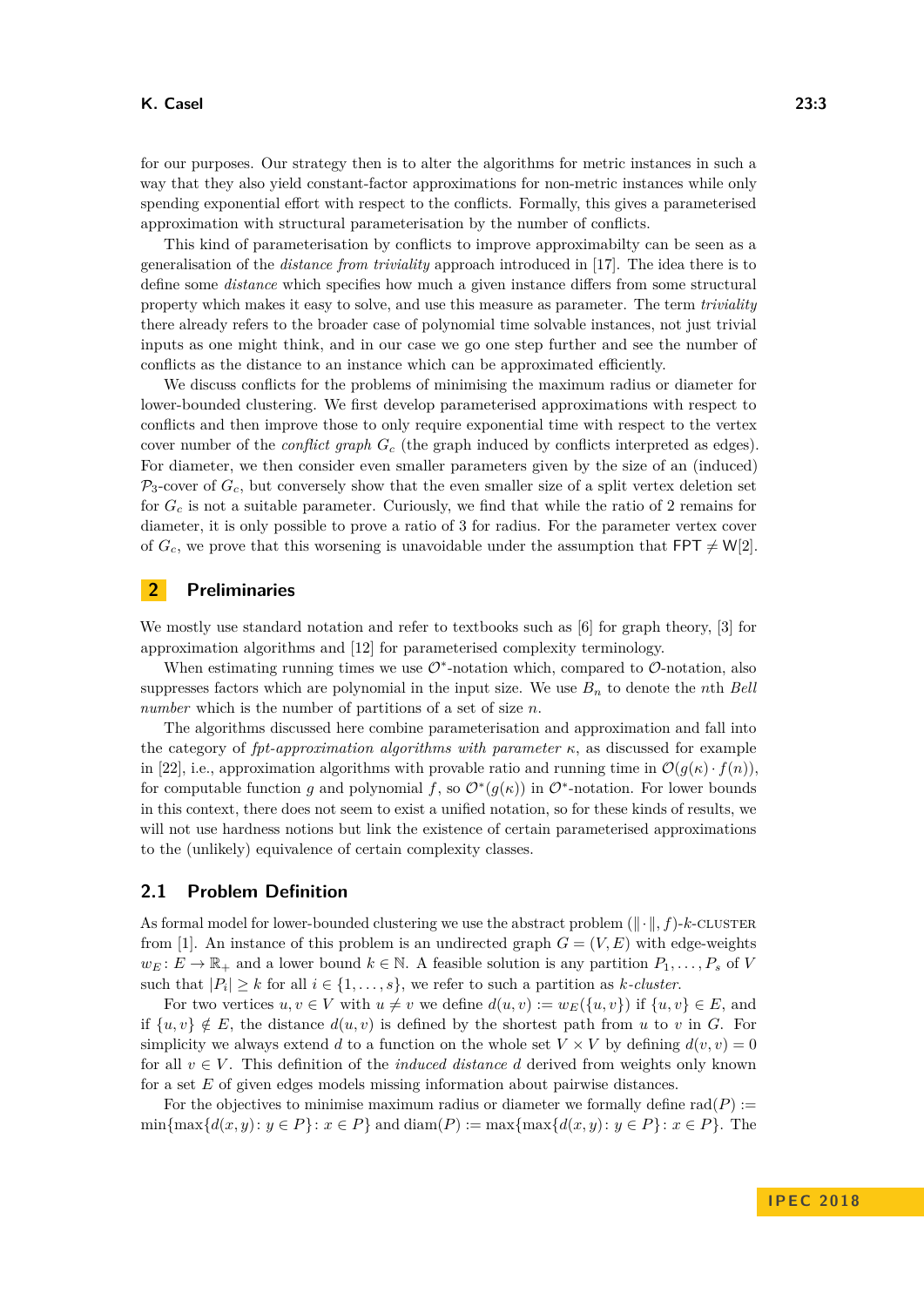#### <span id="page-3-0"></span>**23:4 Resolving Conflicts for Lower-Bounded Clustering**



**Figure 1** In the graph on the left, {*c, d*} has a weight larger than the shortest path from *c* to *d* but is not in *C*. Lowering the weights on  $\{a, d\}$  and  $\{b, c\}$  to 2 to remove these conflicts turns  $\{c, d\}$ into a conflict. The graph on the right has a 2-cluster of maximum radius and diameter 1. Removing *a* to delete conflicts results in a graph for which only a trivial 2-cluster of radius  $\Delta$  is possible.

resulting problems  $(\lVert \cdot \rVert_{\infty}, \text{rad})$ -*k*-cluster and  $(\lVert \cdot \rVert_{\infty}, \text{diam})$ -*k*-cluster ask for a *k*-cluster  $P_1, \ldots, P_s$  minimising max $\{\text{rad}(P_i): 1 \leq i \leq s\}$  and max $\{\text{diam}(P_i): 1 \leq i \leq s\}$ , respectively. A vertex  $x \in V$  with  $\max\{d(x, y): y \in P\} = \text{rad}(P)$  is called *central* for P.

### **2.2 Conflicts**

A function  $d: V \times V \to \mathbb{R}^+$  satisfies the *triangle inequality* if  $d(u, v) \leq d(u, w) + d(w, v)$ for all  $u, v, w \in V$ . We will call an instance of  $(\Vert \cdot \Vert, f)$ -*k*-CLUSTER *metric* if the induced distance satisfies the triangle inequality although this does not necessarily make *d* a metric in the classical definition of this word, as we allow the existence of  $u \neq v$  with  $d(u, v) = 0$ (violation of the so-called *identity of indiscernibles* property of metrics); recall that by the formal definition, *d* derived from edge-weights is just non-negative, symmetric and reflexive.

Observe that our definition allows non-metric instances, see Figure [1.](#page-3-0) We define the set of *conflicts* for an instance  $(G, k)$  with  $G = (V, E)$  and induced distance *d* as the collection *C* of vertex pairs  $\{u, v\}$  such that the triangle inequality is violated for *u* and *v*, formally:

$$
C = \{ \{u, v\} \in V \times V : \exists x \in V : d(u, v) > d(u, x) + d(v, x) \}.
$$

One curious property is that the set of conflicts is not necessarily the whole set of edges with a weight larger than the cheapest path in the graph (for a counterexample see Figure [1\)](#page-3-0), it however is always a subset of *E*. Considering the option of weight reduction to achieve triangle inequality, *C* might be smaller than the set of edge-weights which have to be adjusted in order to arrive at a graph without conflicts. Figure [1](#page-3-0) also gives a small example which illustrates why vertex removal can be a dangerous editing step for problems with non-monotone objective function such as lower bounded clustering. Observe how the optimum value may increase arbitrarily from the original graph to a graph created by deleting vertices to avoid conflicts. This effect is another reason to favour parameterisation over editing.

Actually, we will mostly consider parameterisation by the cardinality of the set *P* of *conflict vertices*, which simply are the vertices involved in a conflict, formally defined by:

$$
P = \bigcup_{\{u,v\} \in C} \{u,v\}.
$$

In the following we will use *c* and *p* for the parameters number of conflicts and number of conflict vertices, respectively. Parameterisation by *p* yields the same general tractability as parameterisation by *p* as the parameters are related by the inequalities  $p \leq 2c \leq (p(p-1))$ . For the concrete running times, it is however still relevant to distinguish between *p* and *c* as the bounds given by this inequality are sharp.

We further refer to the graph  $G_c = (P, C)$  as *conflict graph*; observe that  $G_c$  is always a subgraph of the input graph. The structure of the conflict graph reflects the entanglement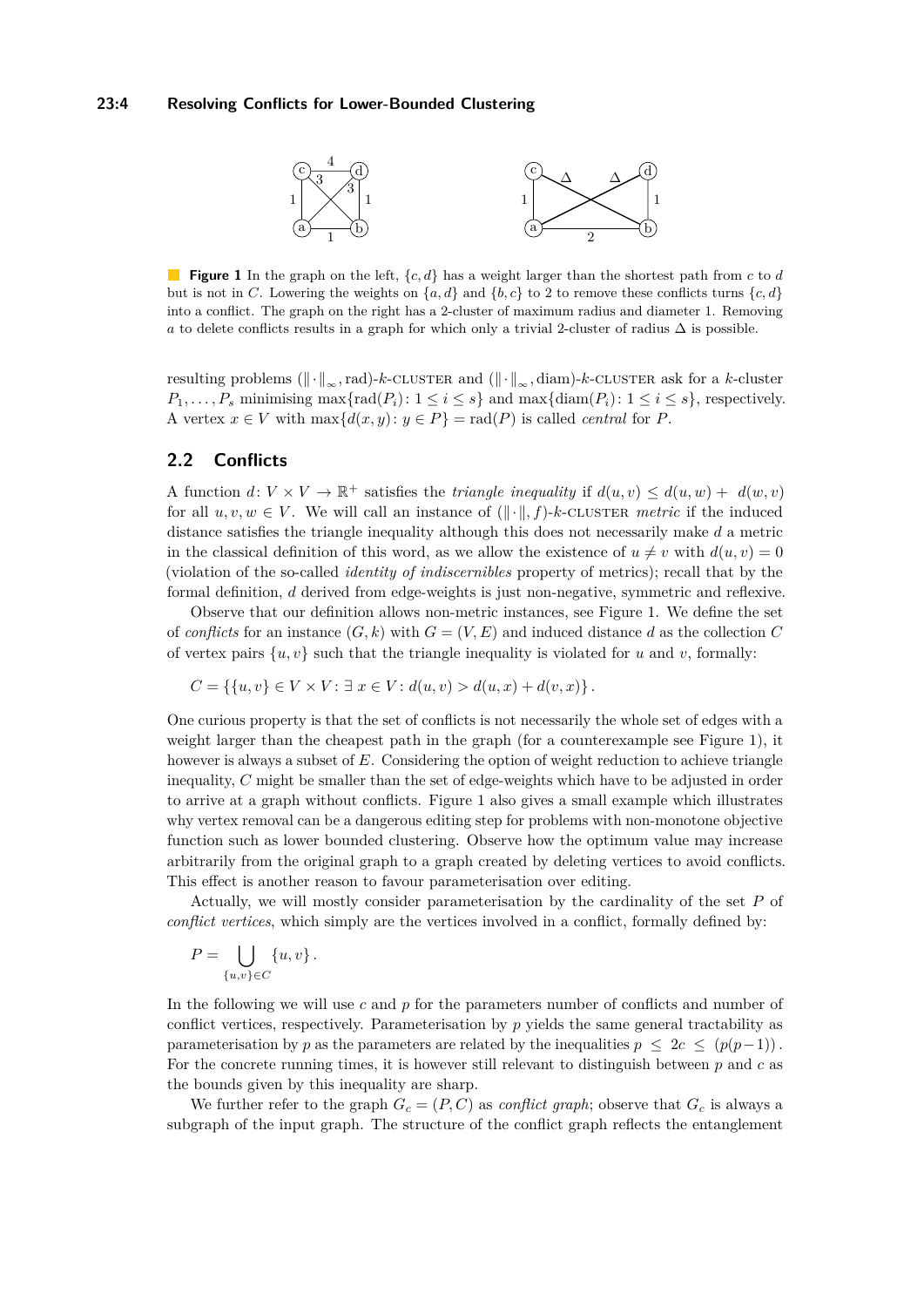of conflicts in a given instance. When designing algorithms which devise specific strategies to resolve conflicts, it is not surprising that the relations between these can be exploited for improvement. The structure of the conflict graph hence yields further possibilities for a parameterisation which measures the distance to a metric instance.

# <span id="page-4-0"></span>**3 Parameterisation by Conflict Vertices**

Without restriction to metric instances, there exists no constant factor approximation in polynomial time for  $(\|\cdot\|_{\infty}, \text{rad})$ - or  $(\|\cdot\|_{\infty}, \text{diam})$ -*k*-cluster, unless P = NP (see Proposition 6 from [\[1\]](#page-11-0)). The 2-approximation presented for these problems in [\[1\]](#page-11-0), Theorem 9 hence highly relies on the assumption that the input instance is metric. In short, on input  $((V, E), w_E, k)$ with induced distance *d*, the approximation algorithm with the performance ratio of 2 for both  $(\lVert \cdot \rVert_{\infty}, \text{rad})$ - and  $(\lVert \cdot \rVert_{\infty}, \text{diam})$ -*k*-cluster simply performs a binary search for the smallest value *D* for which the following 2-step greedy procedure is successful:

- **step (1)** While *V* is not empty, pick some  $c \in V$ , build the set  $P(c) := \{w \in V : d(c, w) \leq D\}$ and set  $V = V \setminus P(c)$ .
- **step (2)** Let  $P(c_1), \ldots, P(c_s)$  be the partition built in step (1). Try to create from this a k-cluster  $P'(c_1), \ldots, P'(c_s)$  such that  $c_i \in P'(c_i)$  and  $d(v, c_i) \leq D$  for all  $v \in P'(c_i)$ ,  $i \in \{1, \ldots, s\}$ . (Such a partition can be efficiently computed with the help of a network flow formulation over vertices  $V \cup \{s,t\}$ . With arcs of capacity 1 from *s* to every  $v \in V$ , arcs of capacity *k* from  $c_i$  to *t* and arcs of capacity 1 from  $v \in V$  to  $c_i$  if  $d(v, c_i) \leq D$  for each  $i \in \{1, \ldots, s\}$ . A flow of value *sk* in this network interpreted as moving a vertex  $v \in P(c_i)$  into the set  $P(c_i)$  if and only if the flow uses the arc from *v* to  $c_j$ , gives a polynomial procedure to create a *k*-cluster.)

The ratio of 2 for  $(\Vert \cdot \Vert_{\infty}, \text{rad})$ - and  $(\Vert \cdot \Vert_{\infty}, \text{diam})$ -*k*-CLUSTER can be shown by proving that the greedy procedure is successful if *D* is fixed to be twice the optimum radius or the optimum diameter, respectively, which is due to the following two properties for this choice of *D*:

- (i) By the choice of the vertices  $c_i$  in step (1), it follows that  $d(c_i, c_j) > D$  for all  $i \neq j$ , which means that *c<sup>i</sup>* and *c<sup>j</sup>* belong to different sets in an optimum solution. So, for each *i* there exist enough vertices at distance at most *D* from  $c_i$  to be put into  $P'(c_i)$  in step (2).
- (ii) If the greedy procedure is successful, the construction immediately yields  $d(v, c_i) \leq D$ for each  $v \in P'(c_i)$ , so the resulting *k*-cluster  $P'(c_1), \ldots, P'(c_s)$  has maximum radius *D* and maximum diameter 2*D*.

The above properties however do not hold in case the input instance is not metric. More precisely, for each objective function (radius, diameter), one of them is no longer true. For radius, property (i) fails, as without triangle inequality, vertices at distance more than twice the optimum can still be contained in the same cluster in an optimum solution. For diameter, property (ii) fails, as a radius of *D* does no longer guarantee a diameter of 2*D*.

We will now try to salvage these properties for non-metric instances by adding exponential effort with respect to conflicts to the above approximation procedure. Given that different properties are lost for the two objective functions, it is not surprising that this approach yields two different parameterised approximations, the basic algorithmic idea of fixing a maximum radius *D*, building a preliminary clustering with clusters of radius *D* and then balancing the cardinalities with a network however always remains and we will only sketch the crucial points which have to be adjusted in each case.

At first, we observe that starting from the approximation algorithm for metric instances, it is not too hard to see that a constant number of conflicts does not yield too much trouble. More precisely, we simply guess a suitable central vertex for each conflict vertex and fix the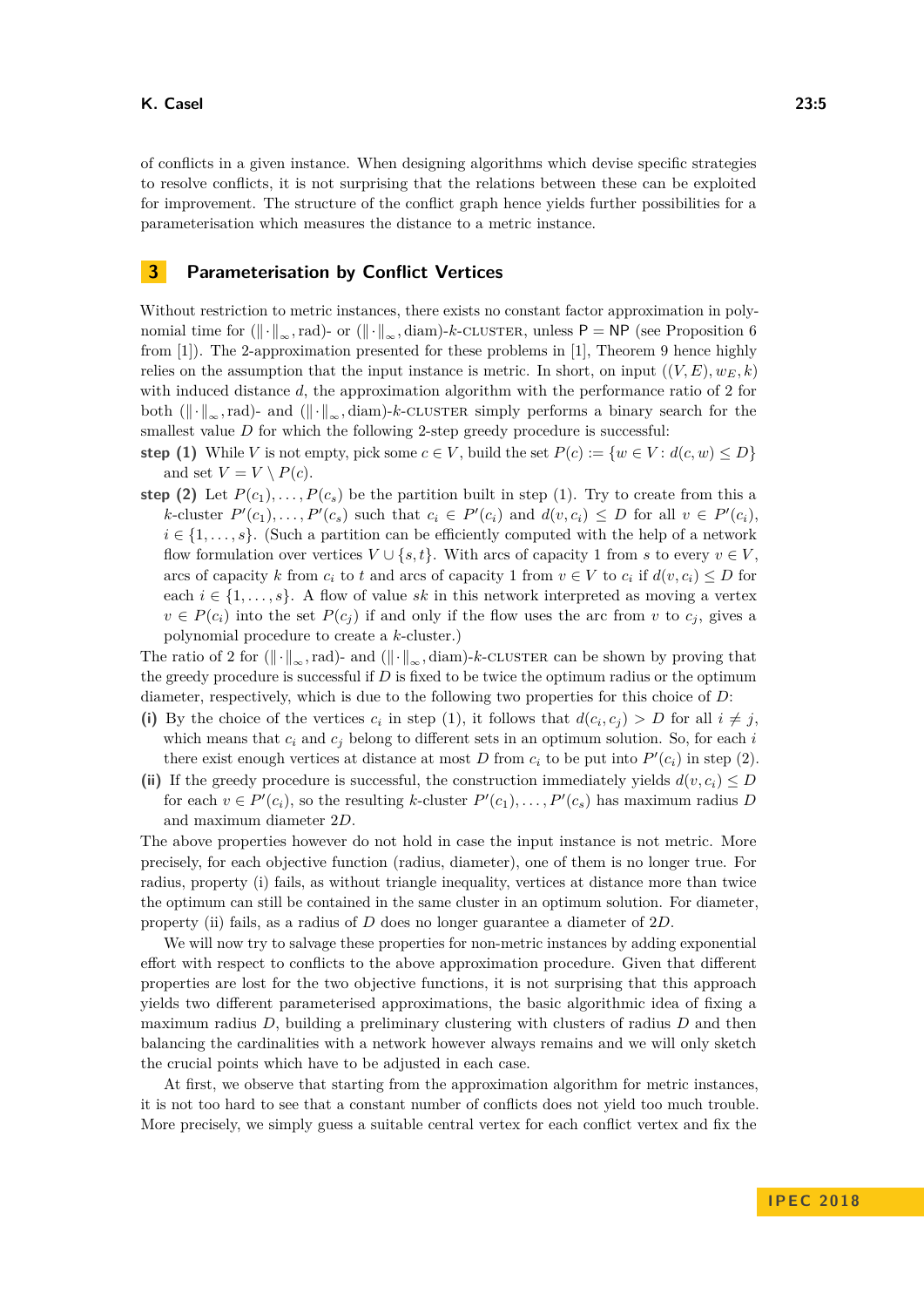#### **23:6 Resolving Conflicts for Lower-Bounded Clustering**

resulting partition of *P* and centres for step (1). This optimal guessing for the problematic vertices resolves the problems for both objective functions, as the fixed centres are optimal by choice and the greedy algorithm is only responsible for partitioning remaining vertices in  $V \setminus P$  for which the triangle inequality holds. This kind of guessing yields:

<span id="page-5-0"></span>**► Theorem 1.** *A 2-approximation for* ( $\|\cdot\|_{\infty}$ , rad)*- and* ( $\|\cdot\|_{\infty}$ , diam)*-k*-CLUSTER *can be computed with a running time in*  $\mathcal{O}^*(n^p)$ *.* 

This result raises the question whether an improvement to a more efficient running time is possible, i.e., some constant factor parameterised approximation. To this end, we want to mention that an improvement of the approximation ratio of 2 is unlikely, as this is already shown to imply  $P = NP$  for metric instances in [\[1\]](#page-11-0), Corollaries 1 and 3.

For diameter, we have to only be careful with property (ii) which means that in the above guessing, we did not really require the knowledge of centres but only the partition they imply on the vertices in *P*. In fact, it can be shown that knowing this partition is enough, and simply enforcing it in the metric approximation algorithm still yields a 2-approximation for  $(\Vert \cdot \Vert_{\infty}, \text{diam})$ -*k*-CLUSTER. The cost of trying all partitions of *P* can be estimated with the Bell number (which can be bounded by  $B_n < (\frac{0.792n}{\log(n+1)})^n$ , see [\[5\]](#page-12-10)) and yields:

**► Theorem 2.** *A 2-approximation for* ( $\|\cdot\|_{\infty}$ , diam)*-k*-CLUSTER *can be computed with a running time in*  $\mathcal{O}^*(B_p)$ *.* 

For radius, the fixed centres are important, but by compromising a little on the approximation ratio it is still possible to design a parameterised approximation with parameter *p*. This algorithm only requires guessing which vertices in *P* are central in an optimal solution and accordingly forcing step (1) to build clusters around those first; observe that this knowledge salvages property (i). Picking a suitable cluster for the vertices in *P* which are not chosen to be central however blows up the approximation ratio to 3 (an effect which is explained later in connection to the lower bounds), which yields:

<span id="page-5-1"></span>**► Theorem 3.** *A 3-approximation for* ( $\|\cdot\|_{\infty}$ , rad)*-k*-CLUSTER *can be computed with a running time in*  $\mathcal{O}^*(2^p)$ *.* 

# **4 Structural Parameters of the Conflict Graph**

One possibility to speed up the parameterised approximation algorithms presented so far, is to choose a smaller parameter. In this section, we want to focus on strategies to only spend exponential time for vertices in a subset of *P*. More precisely, as advertised in the section-title, we will consider parameterisation by structural parameters of the conflict graph.

## **4.1 Vertex Cover**

Looking closer at the problems caused by the conflicts in C, it is not necessary to consider all vertices in *P* but it appears to be sufficient to pick a subset which covers all conflicts. Formally, this idea translates into parameterisation by a vertex cover for the conflict graph  $G_c = (P, C)$ . In the following, we will use  $p_c$  to denote the size of a minimum vertex cover for *G<sup>c</sup>* and discuss parameterised approximation with respect to this parameter.

Again, a first easy observation is that, at least for  $(\Vert \cdot \Vert_{\infty}, \text{rad})$ -*k*-CLUSTER, instances for which  $p_c$  is a constant can be approximated efficiently. In fact, we can simply switch from the set *P* to a minimum vertex cover for  $G_c$  in the procedure discussed for Theorem [1,](#page-5-0) as property (i) can only be violated if the algorithm can choose two vertices of a conflict as centres. The additionally required computing of a constant size vertex cover for  $G_c$  is not an expensive task, so this idea immediately yields: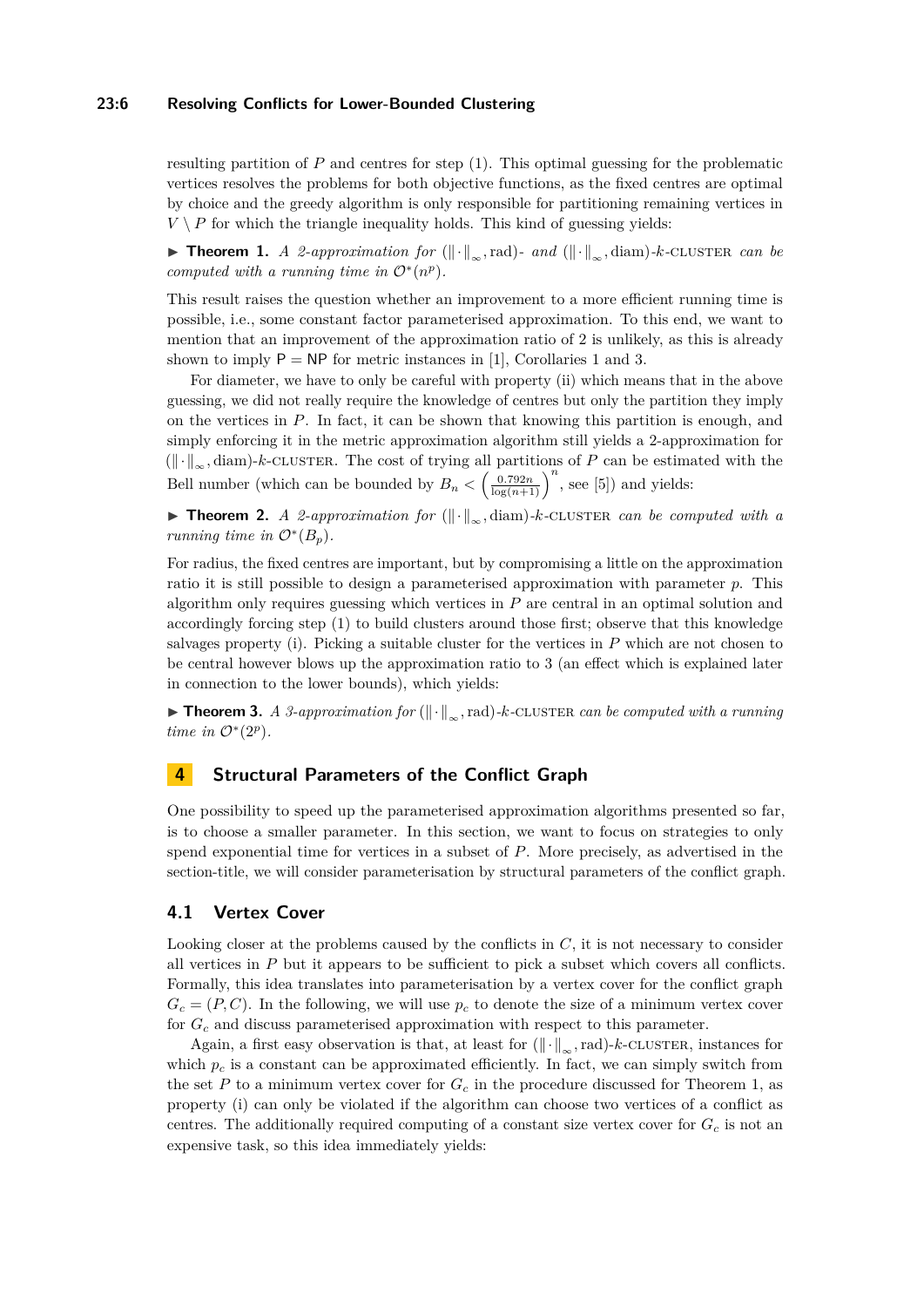#### **K. Casel 23:7**

**► Theorem 4.** *A 2-approximation for* ( $\|\cdot\|_{\infty}$ , rad)*-k*-CLUSTER *can be computed with a running time in*  $\mathcal{O}^*(n^{p_c})$ *.* 

The parameterised approximation for  $(\Vert \cdot \Vert_{\infty}, \text{diam})$ -*k*-cluster from Section [3](#page-4-0) requires little algorithmic adjustment to switch from parameter  $p$  to parameter  $p_c$ . Proving correctness of the given procedure, i.e., guaranteeing a performance ratio, is however more complicated.

Consider only guessing a partition of a vertex cover  $V$  of the conflict graph and fixing this partition for step (1). The only further change required to make sure that property (ii) remains true, is to adjust the algorithm when building clusters including the guessed sets  $V_1, \ldots, V_t$  in the partition of  $\mathcal V$ . Now, both when building the preliminary clusters including some  $V_i$  in step  $(1)$  and moving vertices in step  $(2)$  into such a cluster, we not just require a distance of at most *D* to one chosen centre but to all vertices in *V<sup>i</sup>* . Then all distances in a set of the resulting *k*-cluster involving vertices in the cover  $V$  are bounded by *D*. As  $V$ is a vertex cover of  $G_c$ , distances not involving a vertex in  $V$  are not a conflict which means triangle inequality can be used for all remaining cases to prove that property (ii) still holds.

This approach requires computing a vertex cover for the conflict graph, a problem which can be solved by [\[9\]](#page-12-11) with a running time in  $\mathcal{O}^*(1.2738^{p_c})$ . As this single-exponential effort is only performed once in the beginning and dominated by the Bell number, we can conclude:

<span id="page-6-0"></span>**► Theorem 5.** *A 2-approximation for* ( $\|\cdot\|_{\infty}$ , diam)*-k*-CLUSTER *can be computed with a running time in*  $\mathcal{O}^*(B_{p_c})$ *.* 

For  $(\Vert \cdot \Vert_{\infty}, \text{rad})$ -*k*-CLUSTER, it is not obvious how to reduce p in Theorem [3](#page-5-1) to  $p_c$ . While knowing which vertices in a vertex cover are central is sufficient to avoid picking centres from the same cluster in step (1), the problem is finding a suitable cluster for the vertices from the vertex cover which are not central. In particular, this is a problem when two vertices from the vertex cover which are not central are wrongfully put in the same cluster; more precisely, if two vertices  $u, v \in V$  are not central in any optimal solution but belong to two different clusters, with centres  $c_u, c_v \notin \mathcal{V}$ , while these two correct centres are put into  $P(c)$ with  $\{u, c\}, \{v, c\} \in C$  in step (1) of our algorithm. In such a case there is no general clean way to identify how to split up  $P(c)$  into sets of cardinality at least k and such that u and v can be assigned at a radius which can in any way be bounded by the optimum.

With a more involved algorithm which additionally guesses a partition, like for the diameter measure, it is possible to find an approximation for  $(\Vert \cdot \Vert_{\infty}, \text{rad})$ -*k*-CLUSTER parameterised by *pc*. After guessing a partition and a set of centres for the vertex cover, this approach further requires computing a suitable centre for each set in the partition before running steps (1) and (2), which are altered to respect the fixed partition and central vertices. This just means finding for each set  $V_i$  in the partition of the vertex cover  $V$  for which no vertex in  $V_i$  is fixed as center, a vertex  $v \in V \setminus V$  such that  $d(v, w) \leq \frac{D}{2}$  for all  $w \in V_i$  (where  $\frac{D}{2}$  relates to the optimum radius). As two sets  $V_i$  and  $V_j$  might compete over such candidates for centres, we use maximum matching to enable finding, in case our fixed guesses are correct, a centre for each set  $V_i$ . These adjustments are sufficient to salvage property (i). Although now there is no longer the problem of finding a suitable cluster for vertices which are not allowed to be central, the performance ratio is still only 3, as for this procedure the worst-case now comes from choosing a wrong center  $c' \in V \setminus V$  for some  $V_i$ : If  $P \subseteq V$  is the cluster containing  $V_i$  in an optimum solution and *c* is its correct center, it follows that the distance of  $v \in P$  to the wrong center *c'* can only be bounded by  $d(v, c') \le d(v, c) + d(c, c') \le \frac{D}{2} + d(c, v_i) + d(c', v_i) \le 3\frac{D}{2}$ (using some  $v_i \in V_i$  for this equation). The asymptotic running time of this approach is dominated by guessing the partition and centre-choice for a minimum vertex cover of  $G_c$ , so: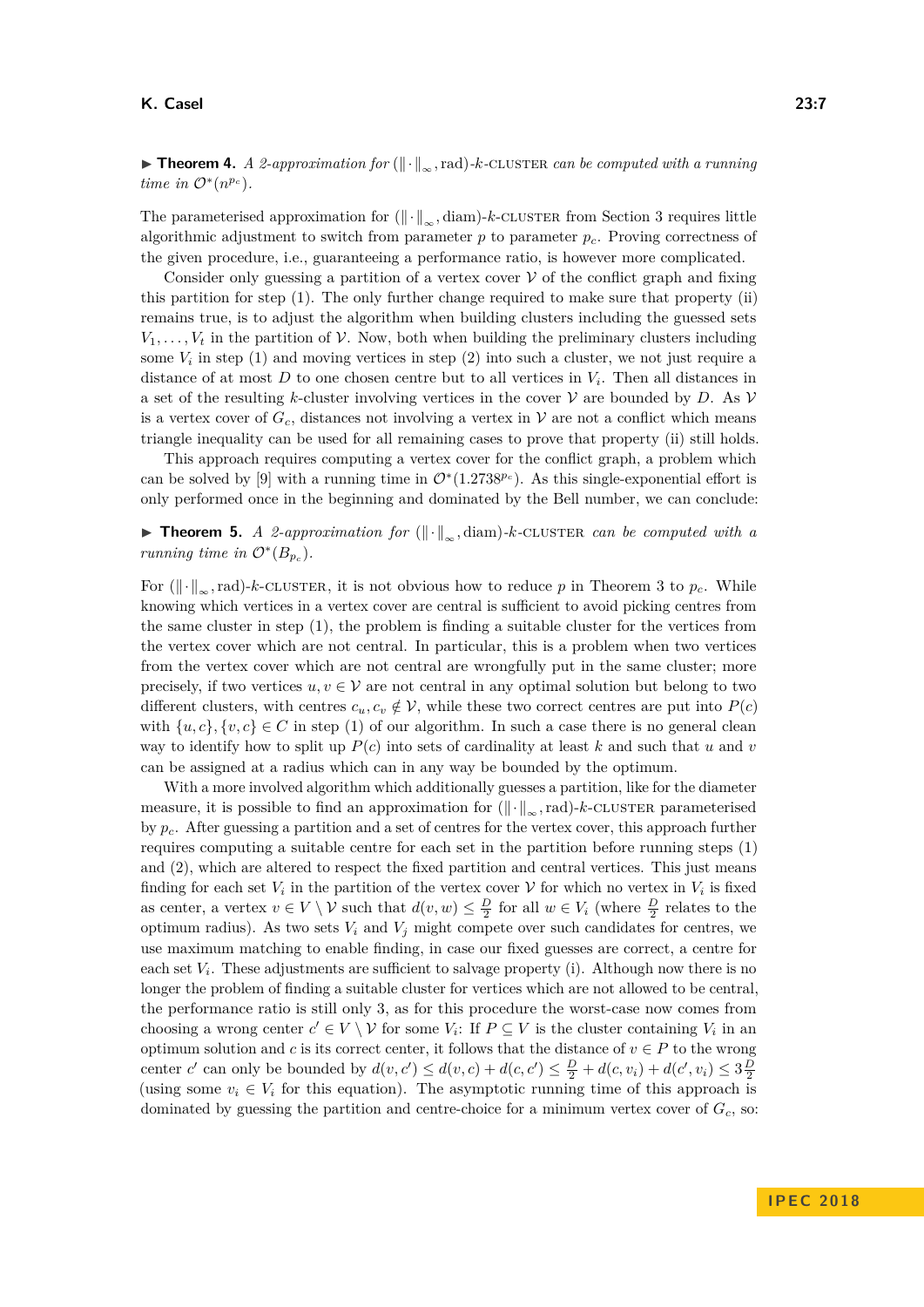#### **23:8 Resolving Conflicts for Lower-Bounded Clustering**

**► Theorem 6.** *A 3-approximation for* ( $\|\cdot\|_{\infty}$ , rad)*-k*-CLUSTER *can be computed with a running time in*  $\mathcal{O}^*(2^{p_c} \cdot B_{p_c})$ *.* 

# **4.2 P3-Covers**

With more changes to the algorithms discussed for  $(\Vert \cdot \Vert_{\infty}, \text{diam})$ -*k*-cluster, it is possible to further reduce the size of the subset of *P* which requires the expensive guessing of the partition. When building the first partition in step (1), it is always possible to correctly assign conflict vertices to a set, by branching on the conflicts to decide which vertex has to be excluded. This way it is possible to find a correct choice of central vertices. The network used to model the reassignment of vertices according to the fixed centres can be altered to prevent two conflict vertices to move into the same cluster, by routing their flow through an additional network-vertex with a capacity of only 1 to move into a cluster. If the conflicts are isolated, an additional network-vertex for each conflict can be used to correctly model all conflict-free reassignments.

We can of course not assume that conflicts are pairwise disjoint, but we can fix the partition of a subset of conflict vertices, as we did for the vertex cover of the conflict graph, and use the above ideas for the remaining vertices which induce a graph with isolated conflicts. The set of vertices which have to be removed in order to arrive at a graph with isolated edges, or equivalently a graph which does not contain any path of length 2 usually denoted  $P_3$ , is smaller than the vertex cover of the conflict graph (unless the instance is initially metric). Formally, such a set is called a  $\mathcal{P}_3$ -cover. In the following, we use  $p_{3c}$  to denote the cardinality of a smallest  $\mathcal{P}_3$ -cover for  $G_c$  and with the parameterised algorithm from [\[24\]](#page-13-1), such a set can be computed with a running time in  $\mathcal{O}^*(1.7485^{p_{3c}})$ . Using the more expensive strategy of guessing the correct partition only for a minimum  $\mathcal{P}_3$ -cover of the conflict graph computed with the algorithm in [\[24\]](#page-13-1), branching on the remaining isolated conflicts for the pre-clustering and modifying the network to avoid conflicts as described above gives the following result; observe that the number of remaining conflicts is bounded by  $\frac{p}{2}$ :

# <span id="page-7-0"></span>**Findment 7.** *A 2-approximation for* ( $\|\cdot\|_{\infty}$ , diam)*-k*-CLUSTER *can be computed with a running time in*  $\mathcal{O}^*(\sqrt{2}^p \cdot B_{p_{3c}})$ *.*

As already mentioned, branching on conflicts in step (1) works for any set of conflicts, not just for the restriction to isolated ones. The reassignment restriction for conflict vertices modelled with the capacities in the network however requires a situation where, in case of conflict, at most one vertex can be moved into a cluster. Capacities on arcs from some additional network-vertices which handle conflicts, can not model a scenario where out of three vertices  $u, v, w$ , a cluster is restricted to either only contain *u* or any subset of  $\{v, w\}$ ; this situation occurs if *u* is in conflict with *v* and *w* but  $\{u, w\}$  is not a conflict. This structure means that the vertices  $u, v, w$  induce a  $\mathcal{P}_3$  in the conflict graph. If the conflict graph, or any graph for that matter, does not contain an induced  $P_3$ , its connected components are cliques. For this structure, the network can be adjusted to correctly model conflict-free vertex-reassignments. The problem to find, for a given graph, a smallest vertex set whose removal yields a  $P_3$ -free graph is called INDUCED  $P_3$ -COVER OF CLUSTER VERTEX DELETION.

It is possible to, in a sense, generalise the algorithm for Theorem [7](#page-7-0) to consider a cluster vertex deletion set instead of a  $\mathcal{P}_3$ -cover to reduce the cost for guessing the partition. We denote the corresponding parameter, size of a cluster vertex deletion set for the conflict graph, by  $p_{3d}$ . While the relation  $p_{3d} \leq p_{3c}$  obviously makes this generalisation an improvement, we have to pay for this in the branching for the pre-clustering, as the remaining conflicts are no longer bounded by  $\frac{1}{2}|P|$ . A minimum cluster vertex deletion set for  $G_c$  can be computed in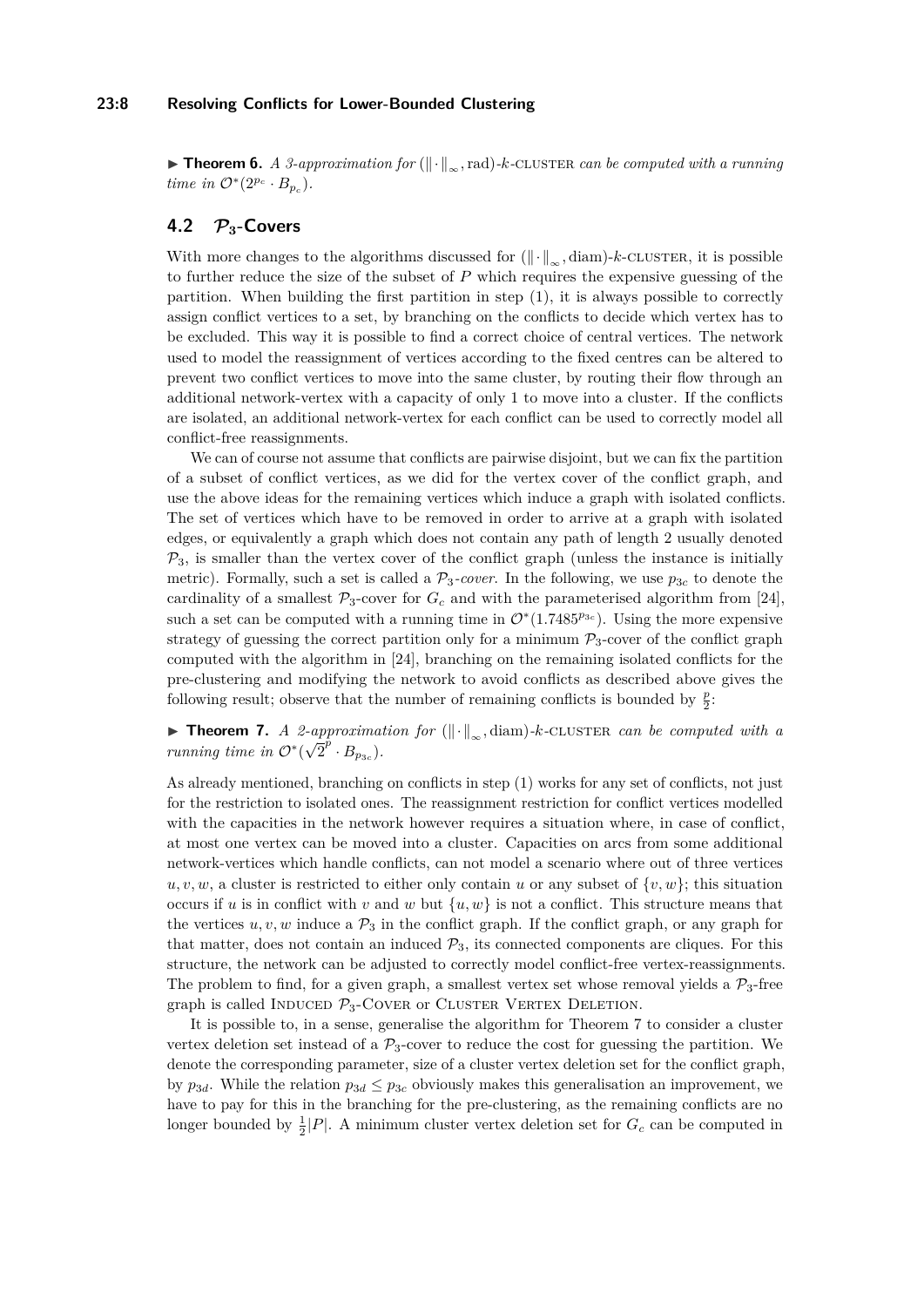#### **K. Casel 23:9**

<span id="page-8-1"></span>**Table 1** Summary of the running time of the parameterised 2-approximation for ( $\|\cdot\|_{\infty}$ , diam)-*k*cluster, where  $p_c$ ,  $p_{3c}$  and  $p_{3d}$  denote the size of a minimum vertex,  $\mathcal{P}_3$  and induced  $\mathcal{P}_3$ -cover for the conflict graph, respectively.

| $p_c$                    | $p_{3c}$                              | $p_{3d}$                       |
|--------------------------|---------------------------------------|--------------------------------|
| $\mathcal{O}^*(B_{p_c})$ | $\mathcal{O}^*(\sqrt{2}^pB_{p_{3c}})$ | $\mathcal{O}^*(2^cB_{p_{3d}})$ |
| (Theorem 5)              | (Theorem $7)$                         | (Theorem $8$ )                 |

time  $\mathcal{O}^*(1.9102^{p_{3d}})$  with the help of the parameterised algorithm in [\[7\]](#page-12-12), so again a negligible effort compared to checking all partitions, and this idea hence yields the following result:

<span id="page-8-0"></span>**► Theorem 8.** *A 2-approximation for* ( $\|\cdot\|_{\infty}$ , diam)*-k*-CLUSTER *can be computed with a running time in*  $\mathcal{O}^*(2^c \cdot B_{p_{3d}})$ *.* 

The results to improve the parameterised approximation from Theorem [5](#page-6-0) are presented here in a way which suggest a stepwise improvement of the running time. In principle, reducing the number of vertices which require partitioning appears to be the best option. But the reductions of this set used for Theorems [7](#page-7-0) and [8](#page-8-0) require additional branching costs on conflict vertices and conflicts, respectively. Depending on the structure of the conflict graph, any one of the three algorithms can have the best worst-case running time. An overview of the parameterised 2-approximations for  $(\Vert \cdot \Vert_{\infty}, \text{diam})$ -*k*-cluster with respect to the structural parameters of the conflict graph discussed in this section is given in Table [1.](#page-8-1)

## **5 Lower Bounds**

In this section, we investigate the limitations of parameterised approximation for lower bounded clustering with structural parameters of the conflict graph. Especially the increase from ratio 2 for metric instances to ratio 3 for non-metric instances for  $(\Vert \cdot \Vert_{\infty}, \text{rad})$ -*k*cluster appears strange. We will however see that ratio 3 is, under certain complexity theoretic assumptions, optimal for parameter  $p_c$  and that the approach we use to design parameterised approximations is generally limited to the performance ratio of 3 for radius. Further, we will discuss the limits of choosing structural parameters for  $(\Vert \cdot \Vert_{\infty}, \text{diam})$ -*k*cluster. More precisely, we will see that while the previous section gave approaches to move from *p* to  $p_c$ ,  $p_{3c}$  and  $p_{3d}$ , a next step towards a parameterisation by a split vertex deletion set does not seem to allow for a constant factor parameterised approximation.

For the negative results of this section, we use a kind of reduction which links the existence of a parameterised approximation with certain ratio to a parameterised algorithm for a problem which is believed not to be in FPT. Such an algorithm can be seen as *fpt gap-reduction* as introduced in [\[4\]](#page-12-13). As the problem to reduce from for  $(\Vert \cdot \Vert_{\infty}, \text{rad})$ -*k*cluster, we use MULTICOLOURED DOMINATING SET, which asks for input graph  $G = (V, E)$ with vertex partition  $V = V_1, \ldots, V_\ell$  for the existence of a subset  $D \subseteq V$  such that  $N[D] = V$ (D is a dominating set for *G*) and  $|\mathcal{D} \cap V_i| = 1$  for all  $i \in \{1, ..., \ell\}$ . The colour-coding technique from  $[2]$  shows that the W[2]-hardness of classical MINIMUM DOMINATING SET. which is shown in [\[11\]](#page-12-14), transfers to this restricted version we called *multicoloured* in reference to MULTICOLOURED CLIQUE and the corresponding reduction technique introduced in [\[15\]](#page-12-15).

We will in the following sketch a reduction from MULTICOLOURED DOMINATING SET to  $(\Vert \cdot \Vert_{\infty}, \text{rad})$ -*k*-CLUSTER which shows that a parameterised approximation with parameter  $p_c$ for the clustering problem could be used to show fixed parameter tractability of the  $W[2]$ hard domination problem. This kind of reduction yields a lower bound for parameterised approximation of  $(\lVert \cdot \rVert_{\infty}, \text{rad})$ -*k*-CLUSTER under the assumption FPT  $\neq W[2]$ .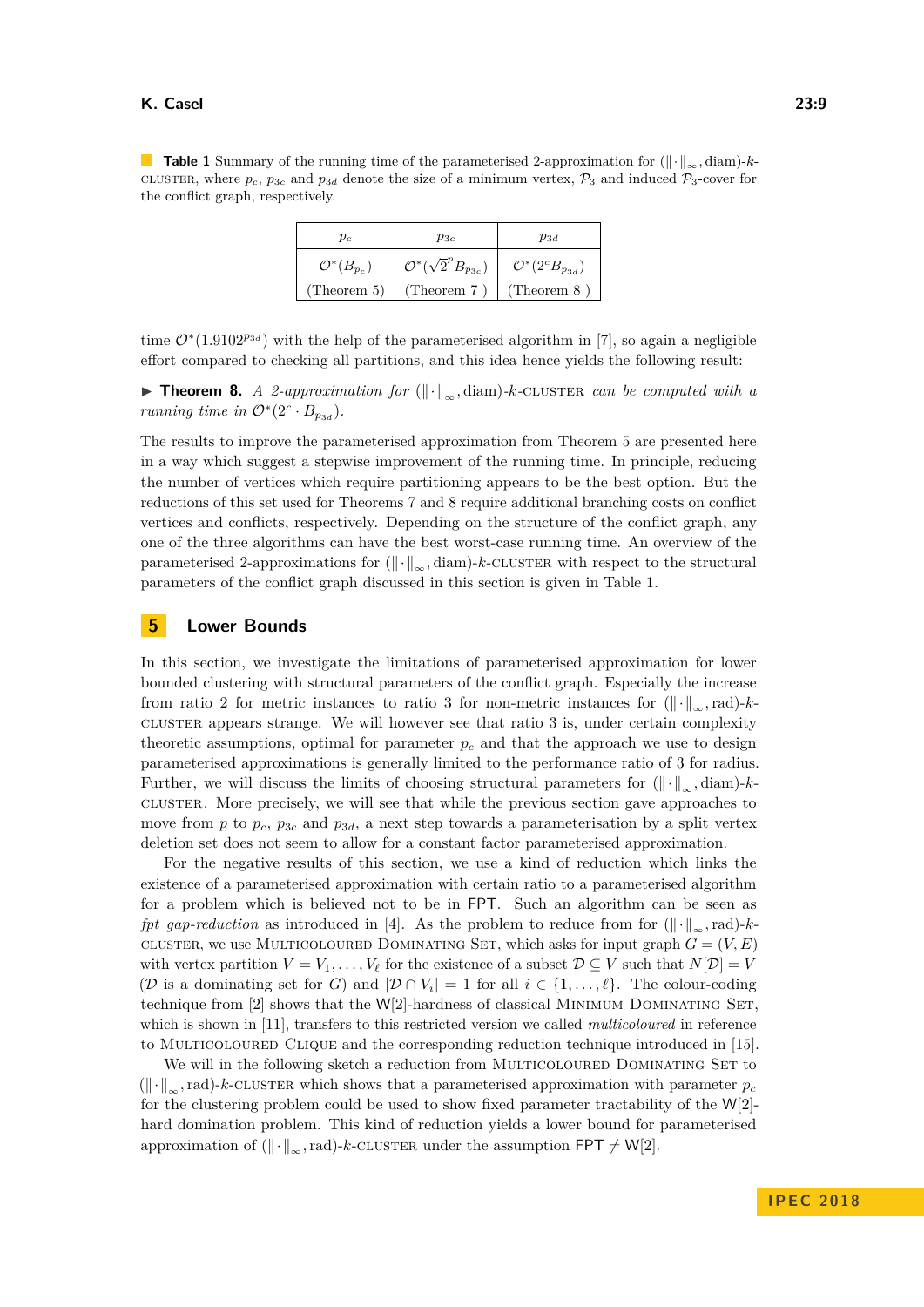#### **23:10 Resolving Conflicts for Lower-Bounded Clustering**

<span id="page-9-1"></span>

**Figure 2** Illustration of the reduction used for Theorem [9,](#page-9-0) vertices in the vertex cover for the conflict graph drawn with thick border.

For an instance  $G = (V, E)$  with  $V = V_1, \ldots, V_\ell$  and  $|V| = n$  of MULTICOLOURED DOMINATING SET, we construct an instance  $((V', E'), w_{E'}, n + 2)$  of  $(\|\cdot\|_{\infty}, \text{rad})$ -*k*-CLUSTER with vertex set *V*' containing *V*, a copy of *V*, denoted  $\overline{V} = {\overline{v}: v \in V}, \ell + 2$  vertices (which will become the vertex cover of the conflict graph) denoted  $u_1, \ldots, u_\ell$  and  $u_r, u_R$  and an additional set *X* of  $(\ell - 1)n + \ell$  vertices. These vertices are connected with the following edges of weight 1 (see also the illustrated in Figure [9\)](#page-9-0):

- $\{v, \overline{w}\}, \{\overline{w}, v\} \in E'$  iff  $\{v, w\} \in E$  (these model the structure of the original graph),
- $\{u_i, v\} \in E'$  for all  $v \in V_i$ ,  $i \in \{1, \ldots, \ell\}$  (these force to pick one center from each  $V_i$ ),  $\blacksquare$
- $\{v, x\} \in E'$  for all  $x \in X$ ,  $v \in V \cup \{u_r\}$  (enables balancing cardinalities with the set *X*),
- $\{u_r, v\} \in E'$  for all  $v \in V$  and  $\{u_r, u_R\} \in E'$  (forces  $u_r$  to be central and allows to assign  $\mathbf{r}$  $v \in V$  not picked for the dominating set at radius 1 to the corresponding cluster).

Further  $E'$  contains all other edges involving the vertices  $u_1, \ldots, u_\ell$  and  $u_r, u_R$  with weight 3 which clearly makes this set of  $\ell + 2$  vertices a vertex cover of the conflict graph for the resulting  $(\lVert \cdot \rVert_{\infty}, \text{rad})$ -*k*-CLUSTER instance  $((V', E'), w_{E'}, n + 2)$ .

Assuming the existence of a parameterised approximation with parameter  $p_c$  and ratio better than 3 for  $(\|\cdot\|_{\infty}, \text{rad})$ -*k*-cluster, this algorithm would be able to build clusters with maximum radius less than 3 for  $((V', E'), w_{E'}, n+2)$  if and only if there exists a multicoloured dominating set for  $G = (V, E)$ ; more precisely, the centres of the clusters containing the vertices  $u_1, \ldots, u_\ell$  in a *k*-cluster of maximum radius less than 3 for  $((V', E'), w_{E'}, n + 2)$ correspond to a multicoloured dominating set for  $G = (V, E)$ . To understand why this is true, observe that the lower bound  $n + 2$  only allows to build at most  $\ell + 1$  clusters, while a maximum radius of less than 3 requires at least one cluster with  $u_r$  and one cluster with a vertex from  $V_i \cup \{u_i\}$  for each  $i \in \{1, \ldots, \ell\}$  as centre. A vertex  $\overline{V}$  can then only be at distance less than 3 from a centre if the corresponding vertex in the original graph *G* is adjacent to this centre. As this parameterised approximation has a running-time in  $\mathcal{O}^*(g(p_c))$  for some computable function *g*, and  $p_c$  is bounded by  $\ell + 2$ , the given polynomial construction of  $((V', E'), w_{E'}, n + 2)$  combined with this assumed parameterised approximation could be used to solve MULTICOLOURED DOMINATING SET in  $\mathcal{O}^*(g(\ell))$ , which formally yields:

<span id="page-9-0"></span>**► Theorem 9.** *There exists no*  $(3 - \varepsilon)$ *-approximation for*  $(|| \cdot ||_{\infty}$ *,rad)-k-cluster with a running time in*  $O^*(g(p_c))$  *for any*  $\varepsilon > 0$  *and computable function g, unless*  $\text{FPT} = \text{W[2]}$ *.*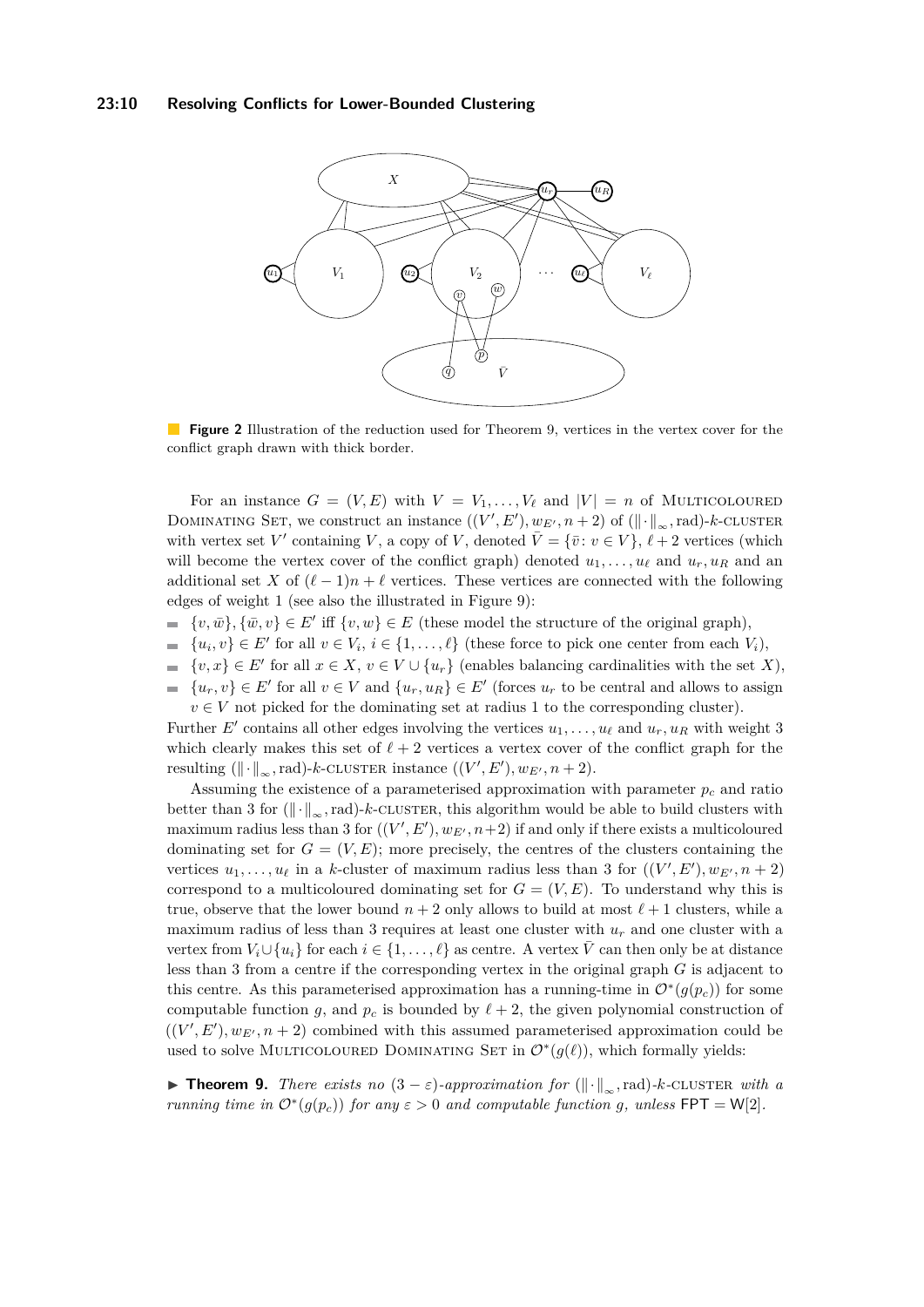<span id="page-10-0"></span>

**Figure 3** Illustration of the reduction used for Theorem [10,](#page-11-2) bold lines represent conflict edges with weight  $r + 1$ , all other edges in the complete graph have weight 1. Vertices  $u, v \in V$  are such  $\text{that } \{u,v\} \in E, \ 1 \in L(u), \ 1 \notin L(v), \ 2 \in L(u) \cap L(v) \ \text{and} \ \ell \notin L(u) \cup L(v).$ 

The reduction used to prove Theorem [9](#page-9-0) also illustrates why our parameterised approximation for  $(\Vert \cdot \Vert_{\infty}, \text{rad})$ -*k*-CLUSTER with parameter *p* does not have a performance ratio better than 3. The situation illustrated in Figure [2](#page-9-1) is also a case where our algorithmic strategy fails; if the algorithm chooses  $w$  instead of  $v$  as central vertex in step  $(1)$  (observe that these two are both not in the set *P*), then *q* is one of the vertices in  $P \setminus P'$  (in fact  $P' = \emptyset$  is the only correct choice) which has to be put into a suitable cluster without choosing it as centre, which places it at the worst possible distance (3 times the optimum) from the central vertex.

For diameter, we want to investigate the limits of choosing smaller sets of vertices which require partitioning in our parameterised approximations. A graph  $G = (V, E)$  is called a *split graph*, if its vertex set can be partitioned into two disjoint sets *A* and *B* such that *A* is an independent set in *G* and *G*[*B*] is the complete graph on vertex set *B*. Especially for the application to ratings to build recommendation systems, it appears that the conflict graph almost has the structure of a split graph: with a small set of users which give unusual ratings and are hence in conflict among each other (set *B*) and with a larger set of more average users (set *A*). This observation raises the question whether it is helpful to turn the conflict graph into a split graph, as this transformation appears to require very little change.

Formally, a *split vertex deletion set* of a graph  $G = (V, E)$  is a subset V' of V such that  $G[V \setminus V']$  is a split graph. Looking at the previous strategies to lower the parameter from vertex cover to  $P_3$ -cover to cluster vertex deletion, the size of a minimum split vertex deletion set appears to be a promising next smaller parameter-choice. Unfortunately, it seems that this parameterisation can not be used for  $(\Vert \cdot \Vert_{\infty}, \text{diam})$ -*k*-CLUSTER as the following result will show. We will use a similar kind of fpt gap-reduction between  $(\Vert \cdot \Vert_{\infty}, \text{diam})$ -*k*cluster parameterised by split deletion set from the problem List Colouring, which for a given graph  $G = (V, E)$ , colours  $\{1, \ldots, \ell\}$  and a set of possible colours for each vertex  $v \in V$ , given by a list  $L(v) \subseteq \{1, \ldots, \ell\}$  for each  $v \in V$  asks if there exists a colouring  $f: V \to \{1, \ldots, r\}$  such that  $f(v) \in L(v)$  for all  $v \in V$  and  $f(v) \neq f(w)$  for all  $\{v, w\} \in E$ . LIST COLOURING with parameter  $\tau(G)$  (vertex cover number of *G*) is W[1]-hard, see [\[14,](#page-12-16) [16\]](#page-12-17).

Our reduction from LIST COLOURING to  $(\Vert \cdot \Vert_{\infty}, \text{diam})$ -*k*-CLUSTER constructs a clustering instance  $((V', E'), w_{E'}, n + 2)$  as sketched in Figure [3,](#page-10-0) where G is the input graph for LIST COLOURING and each  $L_i$ , is a set of  $n+2$  new vertices. Observe that a vertex cover for *G* is a split vertex deletion set of the conflict graph for this instance. It can be shown that a "yes"-instance for List Colouring corresponds to a *k*-cluster of maximum diameter 1 while a "no"-instance yields a diameter of at least  $r + 1$ .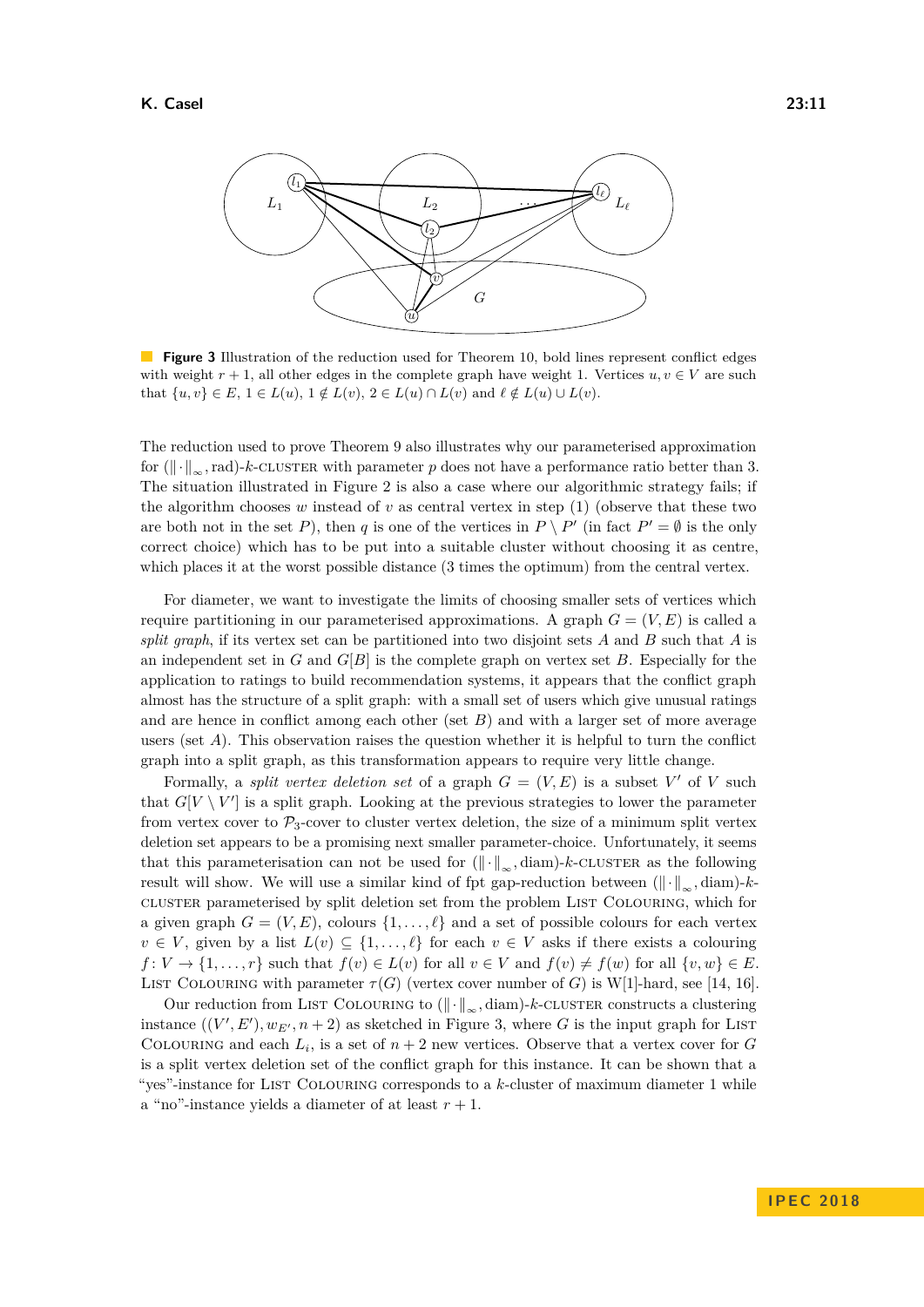#### **23:12 Resolving Conflicts for Lower-Bounded Clustering**

This would enable solving LIST COLOURING in  $\mathcal{O}^*(g(\tau))$  if there existed a parameterised approximation with ratio *r* and cluster vertex deletion set as parameter for  $(\Vert \cdot \Vert_{\infty}, \text{diam})$ -*k*cluster, hence:

<span id="page-11-2"></span>**► Theorem 10.** There exists no constant factor approximation for  $(\Vert \cdot \Vert_{\infty}, \text{diam})$ *-k*-CLUSTER *with a running time in*  $O^*(f(p_s))$ *, for any computable function f, unless*  $\text{FPT} = \text{W[1]}$ *.* 

# **6 Conclusions**

As the exponential time hypothesis implies FPT  $\neq W[1]$  by [\[8\]](#page-12-18), the negative results in this paper especially hold assuming the *exponential time hypothesis* [\[19\]](#page-12-19). Both reductions used to show these create instances of  $(\Vert \cdot \Vert, f)$ -*k*-CLUSTER with large values for *k*. In most applications however, *k* is a fixed, not too large integer, which raises the question whether an additional parameterisation by *k* (additional to the number of conflicts) would help overcome the negative results. For the greedy strategies used for the parameterised approximations in this paper, it is not clear how *k* could be included in a useful way. An improvement with parameterisation by both conflicts and *k* probably means using a very different algorithmic approach. The gap between our positive results and the presented lower bounds further suggests room for improvement. Stronger lower bounds seem to require new techniques for reductions which consider both parameterisation and approximation.

We would like to mention that a relaxation of the cardinality constraint, i.e., asking for an approximate solution in the sense that this partition is allowed to contain clusters with only  $\alpha k$  vertices, for some factor  $0 < \alpha \leq 1$ , does not help with the problems caused by conflicts. In fact, the inapproximability for general non-metric instances from [\[1\]](#page-11-0) holds for fixed values of *k* with  $k \geq 3$ , which means that this kind of additional cardinality relaxation either yields a polynomial time solvable problem, in case  $\alpha k \leq 2$ , or a problem with the same approximation hardness.

One other aspect we did not consider here is the optimality of the asymptotic running times of our positive results. Techniques for such more fine-grained considerations need a more careful analysis. A concrete question in this regard is whether it is possible to improve the parameterised approximations for  $(\Vert \cdot \Vert_{\infty}, \text{diam})$ -*k*-CLUSTER to only require singleexponential time. In this regard it would be very interesting to see if slightly superexponential lower bounds as shown in [\[21\]](#page-12-20) can be proven for a 2-approximation of  $(\Vert \cdot \Vert_{\infty}, \text{diam})$ -*k*cluster with parameter  $p$ . For improvement on the running time on the other hand, it might be interesting to analyse the algorithms with a closer look at the enumerations of the partitions of *P*. We always estimated this with the Bell number although we only consider partitions with specific properties (those which are possible in a clustering of maximum diameter *D*) which in a sense relate to colourings of the conflict graph. It might be possible to enumerate the relevant partitions of *P* more efficiently with the help of colouring strategies.

Aside from the problems discussed here, there are many other related clustering-type problems which exhibit similar difficulties with violations of the triangle inequality. The parameterisation by conflicts and related parameters might provide a useful way to approach these problems as well.

#### **References**

<span id="page-11-0"></span>**<sup>1</sup>** F. N. Abu-Khzam, C. Bazgan, K. Casel, and H. Fernau. Clustering with Lower-Bounded Sizes - A General Graph-Theoretic Framework. *Algorithmica*, 80(9):2517–2550, 2018.

<span id="page-11-1"></span>**<sup>2</sup>** N. Alon, R. Yuster, and U. Zwick. Color Coding. In M.-Y. Kao, editor, *Encyclopedia of Algorithms*. Springer, 2008.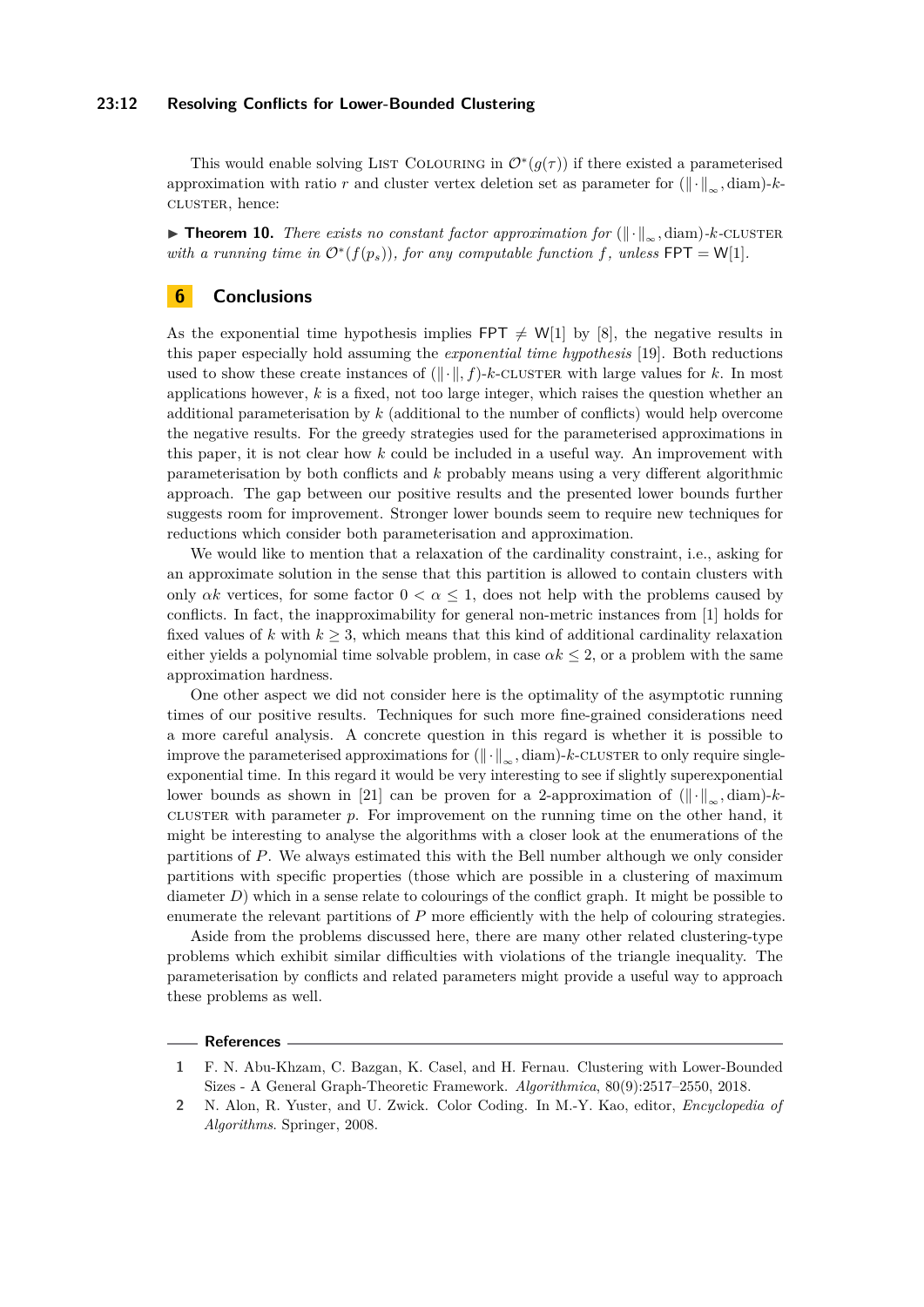#### **K. Casel 23:13**

- <span id="page-12-7"></span>**3** G. Ausiello. *Complexity and approximation: combinatorial optimization problems and their approximability properties*. Springer, 1999.
- <span id="page-12-13"></span>**4** C. Bazgan, M. Chopin, A. Nichterlein, and F. Sikora. Parameterized Inapproximability of Target Set Selection and Generalizations. *Computability*, 3(2):135–145, 2014.
- <span id="page-12-10"></span>**5** D. Berend and T. Tassa. Improved bounds on Bell numbers and on moments of sums of random variables. *Probability and Mathematical Statistics*, 30(2):185–205, 2010.
- <span id="page-12-6"></span>**6** B. Bollobás. *Modern Graph Theory*, volume 184 of *Graduate texts in mathematics*. Springer, 1998.
- <span id="page-12-12"></span>**7** A. Boral, M. Cygan, T. Kociumaka, and M. Pilipczuk. A Fast Branching Algorithm for Cluster Vertex Deletion. *Theory Comput. Syst.*, 58(2):357–376, 2016.
- <span id="page-12-18"></span>**8** J. Chen, X. Huang, I. A. Kanj, and G. Xia. Strong computational lower bounds via parameterized complexity. *J. Comput. Syst. Sci.*, 72(8):1346–1367, 2006. [doi:10.1016/j.](http://dx.doi.org/10.1016/j.jcss.2006.04.007) [jcss.2006.04.007](http://dx.doi.org/10.1016/j.jcss.2006.04.007).
- <span id="page-12-11"></span>**9** J. Chen, I. A. Kanj, and G. Xia. Improved upper bounds for vertex cover. *Theor. Comput. Sci.*, 411(40–42):3736–3756, 2010. [doi:10.1016/j.tcs.2010.06.026](http://dx.doi.org/10.1016/j.tcs.2010.06.026).
- <span id="page-12-2"></span>**10** I. Dinur and D. Steurer. Analytical approach to parallel repetition. In D. B. Shmoys, editor, *Symposium on Theory of Computing, STOC*, pages 624–633. ACM, 2014.
- <span id="page-12-14"></span>**11** R. G. Downey and M. Fellows. Fixed parameter tractability and completeness. *Congressus Numerantium*, 87:161–187, 1992.
- <span id="page-12-8"></span>**12** R. G. Downey and M. Fellows. *Fundamentals of Parameterized Complexity*. Texts in Computer Science. Springer, 2013.
- <span id="page-12-3"></span>**13** C. Elkan. Using the Triangle Inequality to Accelerate k-Means. In T. Fawcett and N. Mishra, editors, *Machine Learning, Proceedings of the Twentieth International Conference (ICML 2003), August 21-24, 2003, Washington, DC, USA*, pages 147–153. AAAI Press, 2003.
- <span id="page-12-16"></span>**14** M. Fellows, F. Fomin, D. Lokshtanov, F. Rosamond, S. Saurabh, S. Szeider, and C. Thomassen. On the complexity of some colorful problems parameterized by treewidth. *Information and Computation*, 209(2):143–153, 2011.
- <span id="page-12-15"></span>**15** M. Fellows, D. Hermelin, F. A. Rosamond, and S. Vialette. On the parameterized complexity of multiple-interval graph problems. *Theor. Comput. Sci.*, 410(1):53–61, 2009.
- <span id="page-12-17"></span>**16** J. Fiala, P. Golovach, and J. Kratochvíl. Parameterized complexity of coloring problems: Treewidth versus vertex cover. *Theor. Comput. Sci.*, 412(23):2513–2523, 2011. [doi:10.](http://dx.doi.org/10.1016/j.tcs.2010.10.043) [1016/j.tcs.2010.10.043](http://dx.doi.org/10.1016/j.tcs.2010.10.043).
- <span id="page-12-5"></span>**17** J. Guo, F. Hüffner, and R. Niedermeier. A Structural View on Parameterizing Problems: Distance from Triviality. In R. G. Downey, M. Fellows, and F. K. H. A. Dehne, editors, *Parameterized and Exact Computation, First International Workshop, IWPEC 2004, Bergen, Norway, September 14-17, 2004, Proceedings*, volume 3162 of *LNCS*. Springer, 2004.
- <span id="page-12-1"></span>**18** D. S. Hochbaum. Heuristics for the fixed cost median problem. *Mathematical Programming*, 22(1):148–162, 1982.
- <span id="page-12-19"></span>**19** R. Impagliazzo and R. Paturi. On the Complexity of k-SAT. *J. Comput. Syst. Sci.*, 62(2):367–375, 2001.
- <span id="page-12-0"></span>**20** S. Li. A 1.488 approximation algorithm for the uncapacitated facility location problem. *Information and Computation*, 222:45–58, 2013.
- <span id="page-12-20"></span>**21** D. Lokshtanov, D. Marx, and S. Saurabh. Slightly Superexponential Parameterized Problems. *SIAM J. Comput.*, 47(3):675–702, 2018.
- <span id="page-12-9"></span>**22** D. Marx. Parameterized complexity and approximation algorithms. *The Computer Journal*, 51(1):60–78, 2008.
- <span id="page-12-4"></span>**23** J. B. Schafer, D Frankowski, J. L. Herlocker, and S. Sen. Collaborative Filtering Recommender Systems. In P. Brusilovsky, A. Kobsa, and W. Nejdl, editors, *The Adaptive Web, Methods and Strategies of Web Personalization*, volume 4321 of *LNCS*, pages 291–324. Springer, 2007.